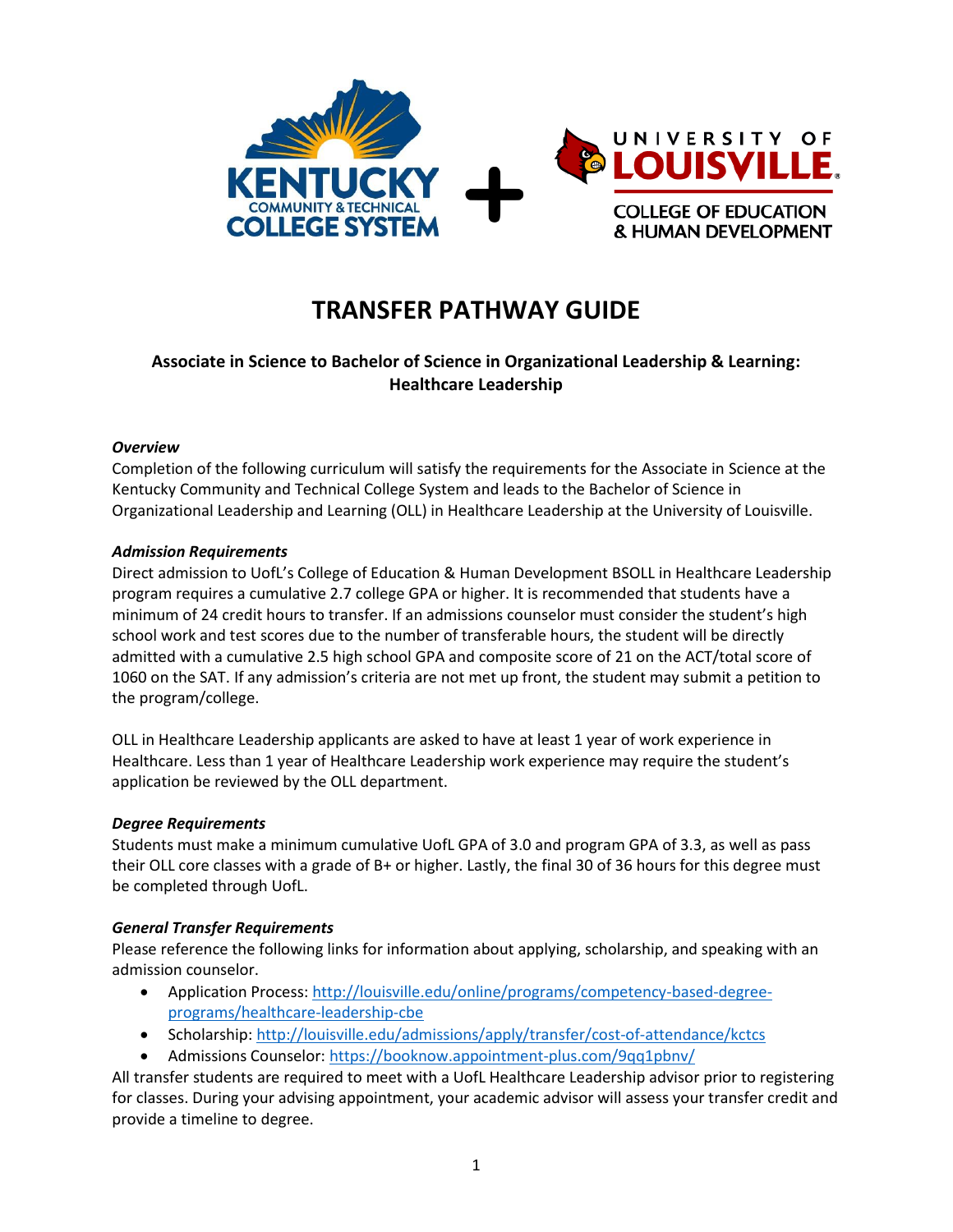# **KCTCS AS TO UNIVERSITY OF LOUISVILLE B.S. IN ORGANIZATIONAL LEADERSHIP AND LEARNING (OLL): Healthcare Leadership CHECKLIST**

### **Kentucky Community and Technical College System**

**Category 1: The easiest path is to be Fully Gen Ed Certified by KCTCS. If looking at Course-to-Course Equivalency, the chart below should be used as a guide in coordination with your KCTCS and UofL advisors. KCTCS General Education Core Requirements (33 hours) - UofL Cardinal Core (31 hours)**

| <b>KCTCS</b><br>Course   | <b>Course or Category</b>                                                                              | <b>Credits</b> | UofL<br>Course                               | <b>Completed</b> |
|--------------------------|--------------------------------------------------------------------------------------------------------|----------------|----------------------------------------------|------------------|
| <b>ENG 101</b>           | Writing I                                                                                              | 3              | <b>ENGL 101</b><br>(WC)                      |                  |
| <b>ENG 102</b>           | Writing II                                                                                             | 3              | <b>ENGL 102</b><br>(WC)                      |                  |
| <b>COM 181</b><br>OR 252 | Basic Public Speaking or<br>Intro to Interpersonal Communication or Other<br><b>Oral Communication</b> | 3              | <b>COMM 111</b><br>or 115 (OC)               |                  |
| TBS XXX                  | Arts and Humanities: Humanities Course                                                                 | 3              | TBD A/H XXX<br>(AH)                          |                  |
| <b>HIS XXX</b>           | Recommend: HIS 101, 102, 108 or 109                                                                    | 3              | <b>HIST 101,</b><br>102, 211 or<br>212 (SBH) |                  |
| TBS XXX                  | Quantitative Reasoning (AA/AS QR)                                                                      | 3              | MATH XXX/<br>(QR)                            |                  |
| TBS XXX                  | Quantitative Reasoning (AA/AS QR)                                                                      | 3              | TBD XXX                                      |                  |
| TBS XXX                  | Science Course with Lab                                                                                | $3 - 4$        | TBD XXX/(S &<br>SL or B)                     |                  |
| TBS XXX                  | <b>Science Course</b>                                                                                  | 3              | TBD/<br>(S)                                  |                  |
| TBS XXX                  | Social and Behavioral Sciences Course*                                                                 | 3              | TBD XXX (SB)                                 |                  |
| <b>TBS XXX</b>           | Social and Behavioral Sciences Course*                                                                 | 3              | TBD XXX (SB)                                 |                  |
|                          | <b>Subtotal General Education Core Courses</b>                                                         | 33-34          |                                              |                  |

TBS XXX means to be selected by KCTCS student.

TBD XXX means to be determined by University of Louisville based on course selected.

\*Two disciplines from Social & Behavioral Sciences must be represented and different from those in the Arts and Humanities Categories.

Students should work with their KCTCS and UofL advisor to make sure Cultural Diversity requirements are met. If students are completing the AS prior to transferring, students should follow KCTCS General Education requirements as the AS will also Gen Ed Certify.

| <b>KCTCS</b><br>Course | <b>Course or Category</b>              | <b>Credits</b> | UofL<br><b>Course</b> | Completed |
|------------------------|----------------------------------------|----------------|-----------------------|-----------|
| TBS XXX                | <b>Quantitative Reasoning</b>          |                | TBD XXX               |           |
|                        | or Natural Sciences Course             |                |                       |           |
| TBS XXX                | <b>Quantitative Reasoning</b>          |                | <b>TBD XXX</b>        |           |
|                        | or Natural Sciences Course             |                |                       |           |
|                        | <b>Subtotal AS Requirement Courses</b> | 6              |                       |           |

### **Category 2: KCTCS AS Requirements (6 hours)**